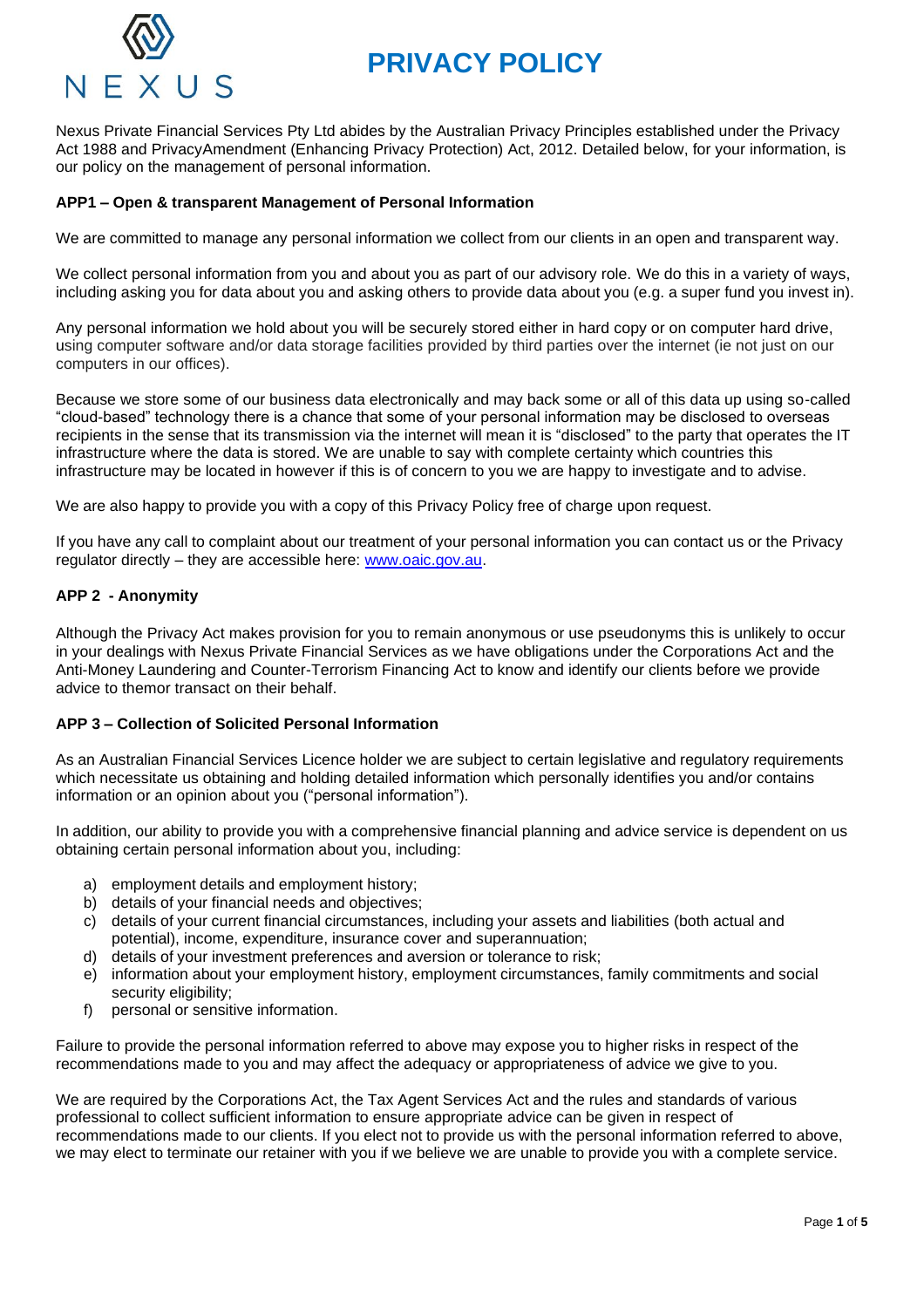



# **APP4 – Dealing with Unsolicited Personal Information**

We will not collect any personal information about you except when you have knowingly provided that information to us or authorised a third party to provide that information to us.

If we determine that we have obtained unsolicited personal information from you (i.e. information we don't actually need in order to deliver our services to you) we will contact you and return it or otherwise remove it from our records as soon as is practicable.

### **APP 5- Notification of the Collection of Personal Information**

Generally collection of your personal information will be effected in either face to face interviews, or over the telephone or internet. From time to time addittional and/or updated personal information may be collected through one or more of those methods.

Where we collect information about you other than directly from you we will advise you of this fact and provide any other information to you about that collection as is determined relevant in the circumstances and in light of subclauses 5.1 and 5.2 of the APPs.

### **APP 6 – Use or Disclosure of Personal Information**

We will not use or disclose Personal Information collected by us for any purpose other than:

- a) the purposes for which it was provided or secondary related purposes in circumstances where you would reasonably expect such use or disclosure as detailed below; or
- b) i the event that we propose to sell our business we may disclose your personal information to potential purchasers for the purpose of them conducting due diligence investigations. Any such disclosure will be made in confidence and it will be a condition of that disclosure that no personal information will be used or disclosed by them. In the event that a sale of our business is effected, we may transfer your personal information to the purchaser of the business. As a client you will be advised of any such transfer; or
- c) where you have consented to such disclosure; or
- d) where the Australian Privacy Principles authorise use or disclosure where required or authorised under law, in circumstances relating to public health and safety and in connection with certain operations by or on behalf of an enforcement body.

We may disclose your Personal Information to superannuation fund trustees, insurance providers, and product issuers for the purpose of giving effect to your financial plan and the recommendations made by us.

We may record and store your Personal Information on computer software and/or data storage facilities provided by third parties over the internet (ie not on our computers in our offices).

In order to ensure that you receive a personal and tailored service, your Personal Information may be transferred to one of our agents or authorised representatives who will be your primary point of contact with the organisation. It is a condition of our agreement with each of our representatives that they adopt and adhere to this privacy policy. You can be assured that your information will be maintained by any agent or representative in accordance with this policy. If you have any concerns in this regard, you should contact us by any of the methods detailed below.

If we disclose your personal information to external contractors we make it a condition of our agreement with each of our external contractors that they adopt and adhere to this privacy policy. You can be assured that your information will be maintained by any contractor to whom it is disclosed in accordance with this policy. If you have any concerns in this regard, you should contact us by any of the methods detailed below.

# **APP 7 – Direct Marketing**

We may use the personal information collected from you for the purpose of providing you with direct marketing material such as articles that may be of interest to you, however you may, by contacting us by any of the methods detailed below, request not to receive such information and we will give effect to that request. Please allow 2 weeks for your request to be actioned.

### **APP 8 – Cross-Border Disclosure of Personal Information**

The only overseas recipient of your personal information we can currently imagine is the party that hosts any IT infrastructure that we back up our business data to – e.g. via the so-called "cloud". We will seek confirmation from any such service provider that they will treat your data securely and in alignment with the APPs. If we form the view that they are not able to treat client personal information in this way we will seek an alternative service provider.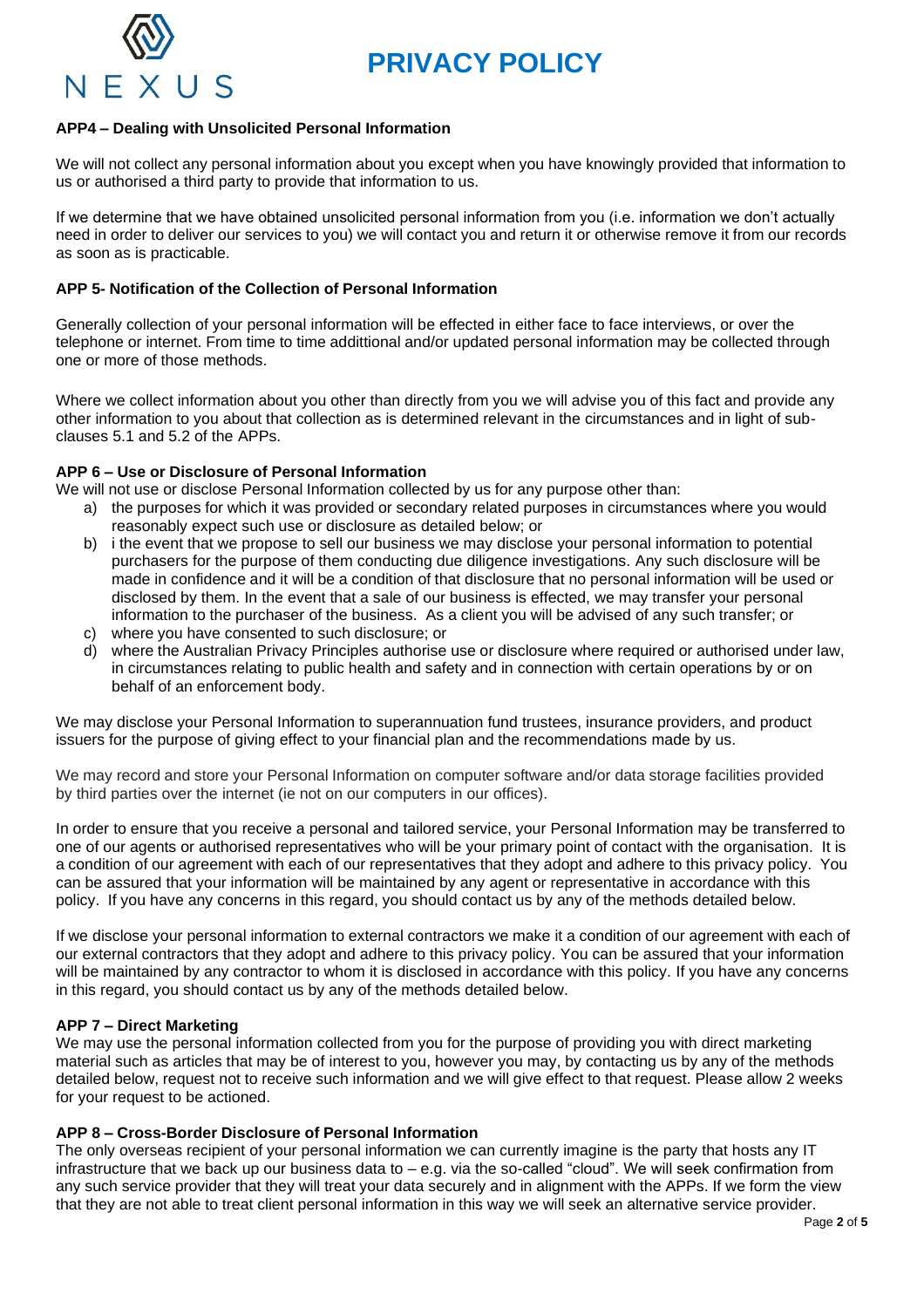

# **PRIVACY POLICY**

Although it is highly unlikely, we may transfer personal information about clients to someone (other than ourselves or the client) who is in a foreign country only if:

- a. we reasonably believe that:
	- i. the recipient of the information is subject to a law, or binding scheme, that has the effect of protecting the information in a way that, overall, is at least substantially similar to the way in which the Australian Privacy Principles protect the information; and
	- ii. there are mechanisms that the individual can access to take action to enforce that protection of the law or binding scheme; or
- b. both of the following apply:
	- i. the entity expressly informs the individual that if he or she consents to the disclosure of the information, subclause 8a will not apply to the disclosure;
	- ii. after being so informed, the individual consents to the disclosure; or
- c. the disclosure of the information is required or authorised by or under an Australian law or a court/tribunal order; or
- d. a permitted general situation exists in relation to the disclosure of the information by the APP entity; or
- e. the entity is an agency and the disclosure of the information is required or authorised by or under an international agreement relating to information sharing to which Australia is a party; or
- f. the entity is an agency and both of the following apply:
	- i. the entity reasonably believes that the disclosure of the information is reasonably necessary for one or more enforcement related activities conducted by, or on behalf of, an enforcement body;
	- ii. the recipient is a body that performs functions, or exercises powers, that are similar to those performed or exercised by an enforcement body.

### **APP 9 – Adoption, Use or Disclosure of Identifiers**

We identify our clients via identifiers created on our electronic database. We do not identify clients using numbers that have been assigned to them by:

(a) an agency; or

(b) an agent of an agency acting in its capacity as agent; or

(c) a contracted service provider for a Commonwealth contract acting in its capacity as contracted service provider for that contract.

It is not our practice to use or disclose an identifier assigned to a client by an agency, or by an agent or contracted service provider, unless:

- a. the use or disclosure is necessary for the us to fulfil our obligations to the agency; or
- b. we reasonably believe that the use or disclosure is necessary to lessen or prevent: (i) a serious and imminent threat to an individual's life, health or safety; or (ii) a serious threat to public health or public safety; or
- c. we have reason to suspect that unlawful activity has been, is being or may be engaged in, and uses or discloses the personal information as a necessary part of its investigation of the matter or in reporting its concerns to relevant persons or authorities; or
- d. the use or disclosure is required or authorised by or under law; or
- e. we reasonably believe that the use or disclosure is reasonably necessary for one or more of the following by or on behalf of an enforcement body:

(i) the prevention, detection, investigation, prosecution or punishment of criminal offences, breaches of a law imposing a penalty or sanction or breaches of a prescribed law;

(ii) the enforcement of laws relating to the confiscation of the proceeds of crime;

(iii) the protection of the public revenue;

(iv) the prevention, detection, investigation or remedying of seriously improper conduct or prescribed conduct;

(v) the preparation for, or conduct of, proceedings before any court or tribunal, or implementation of the orders of a court or tribunal

f. the use or disclosure is by a prescribed organisation of a prescribed identifier in prescribed circumstances.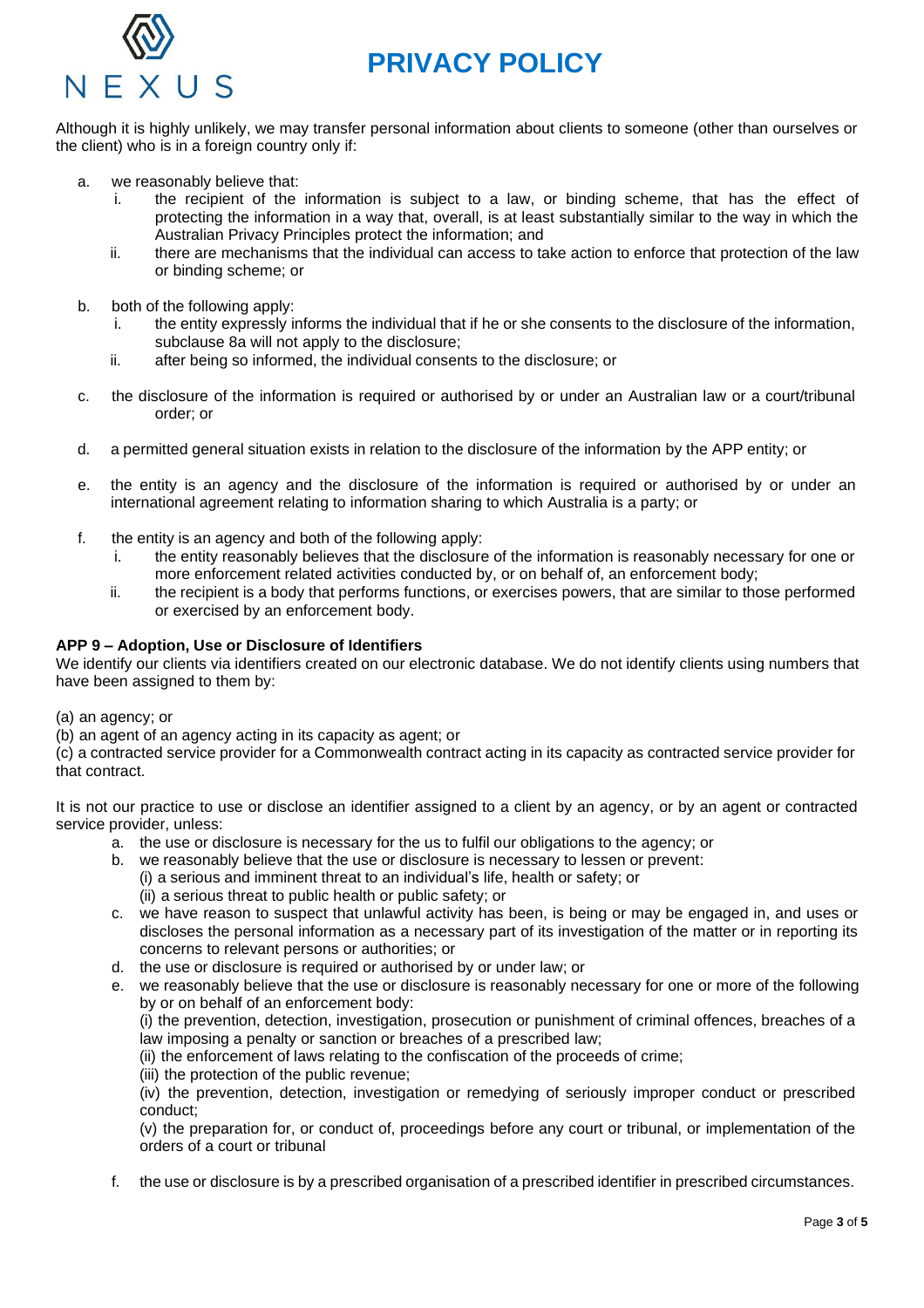



# **APP 10 – Quality of Personal Information**

We will do all we can to ensure the personal information we collect is accurate, up-to-date and complete.

# **APP 11 – Security of Personal Information**

We will at all times seek to ensure that the personal information collected and held by us is protected from misuse, loss, unauthorised access, modification or disclosure. At all times your personal information is treated as confidential and any sensitive information is treated as highly confidential. All computer based information is protected through the use of access passwords on each computer and screen saver passwords. Data is backed up each evening.

In the event you cease to be a client of this organisation, any personal information which we hold about you will be maintained in a secure off site storage facility for a period of 7 years in order to comply with legislative and professional requirements, following which time the information will be destroyed.

### **APP 12 – Access to Personal Information**

You may at any time, by contacting us by any of the methods detailed below, request access to your personal information and we will (subject to the following exceptions) provide you with access to that information either by providing you with copies of the information requested, allowing you to inspect the information requested or providing you with an accurate summary of the information held. We will, prior to providing access in accordance with this policy, require you to provide evidence of your identity.

We will not provide you access to personal information which would reveal any confidential formulae or the detail of any in house evaluative decision making process, but may instead provide you with the result of the formulae or process or an explanation of that result.

We will not provide you with access to your personal information if:

- a) providing access would pose a serious threat to the life, health or safety of a person, or to public health or public safety; or
- b) providing access would have an unreasonable impact on the privacy of others; or
- c) the request for access is frivolous or vexatious; or
- d) the information related to existing or anticipated legal proceedings between us and would not be discoverable in those proceedings; or
- e) providing access would reveal our intentions in relation to negotiations with you in such a way as to prejudice those negotiations; or
- f) providing access would be unlawful; or
- g) denying access is required or authorised by or under an Australian law or a court/tribunal order; or
- h) both of the following apply:
	- (i) the entity has reason to suspect that unlawful activity, or misconduct of a serious nature, that relates to the entity's functions or activities has been, is being or may be engaged in;
	- (ii) giving access would be likely to prejudice the taking of appropriate action in relation to the matter; or
- i) providing access would be likely to prejudice certain operations by or on behalf of an enforcement body; or
- j) giving access would reveal evaluative information generated within the entity in connection with a commercially sensitive decision making process.

In the event we refuse you access to your personal information, we will provide you with an explanation for that refusal and the mechanisms available to complain about our refusal.

### **APP 13 – Correction of Personal Information**

We will endeavor to ensure that, at all times, the personal information about you which we hold is up to date and accurate. In the event that you become aware, or believe, that any Personal Information which we hold about you is inaccurate, incomplete or outdated, you may contact us by any of the methods detailed below and provide to us evidence of the inaccuracy or incompleteness or outdatedness and we will, if we agree that the information requires correcting, take all reasonable steps to correct the information.

If we do not agree that your personal information requires correcting, we must, if you request, take reasonable steps to ensure that whenever your personal information is accessed or handled in the future, it is apparent that you are not satisfied as to the accuracy or completeness of that information.

We will endeavour to respond to any request for access within 14-30 days depending on the complexity of the information and/or the request. If your request is urgent please indicate this clearly.